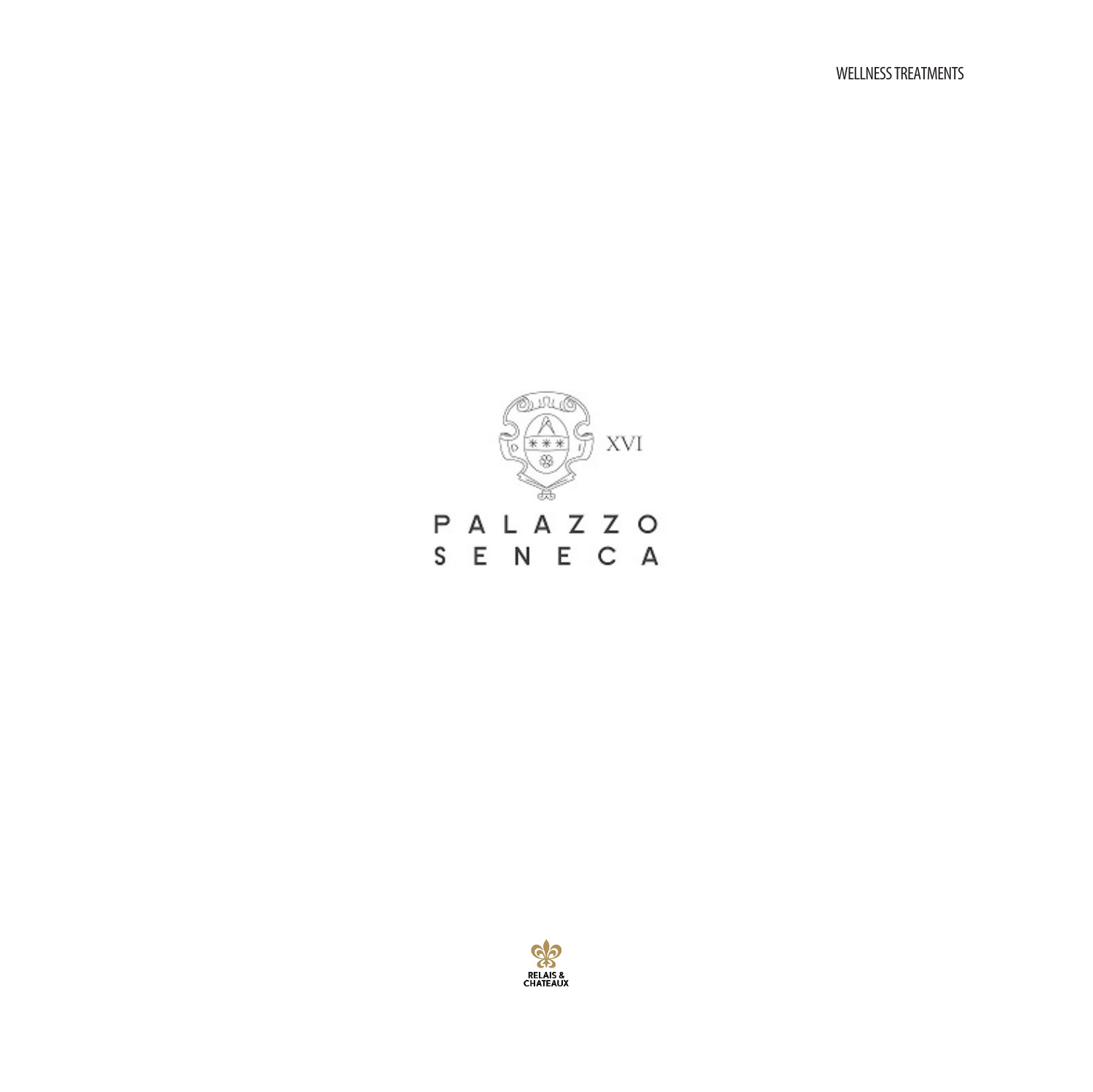#### **THE MASSAGE**

Massage (from Greek "massō" meaning "to handle, touch, to work with the hands, to knead dough") is the most ancient form of physical therapy used by several civilization to ease the pain and decontract muscles removing strain. Nowadays we find massage in physiotherapy, alternative medicine and in beauty treatments. There are many kind of massage: relaxing, muscular, athletic, lymphatic drainage massage, for the treatment of cellulite. Other oriental physical techniques like shiatsu, thai massage or ayurvedic massage are included in massage techniques.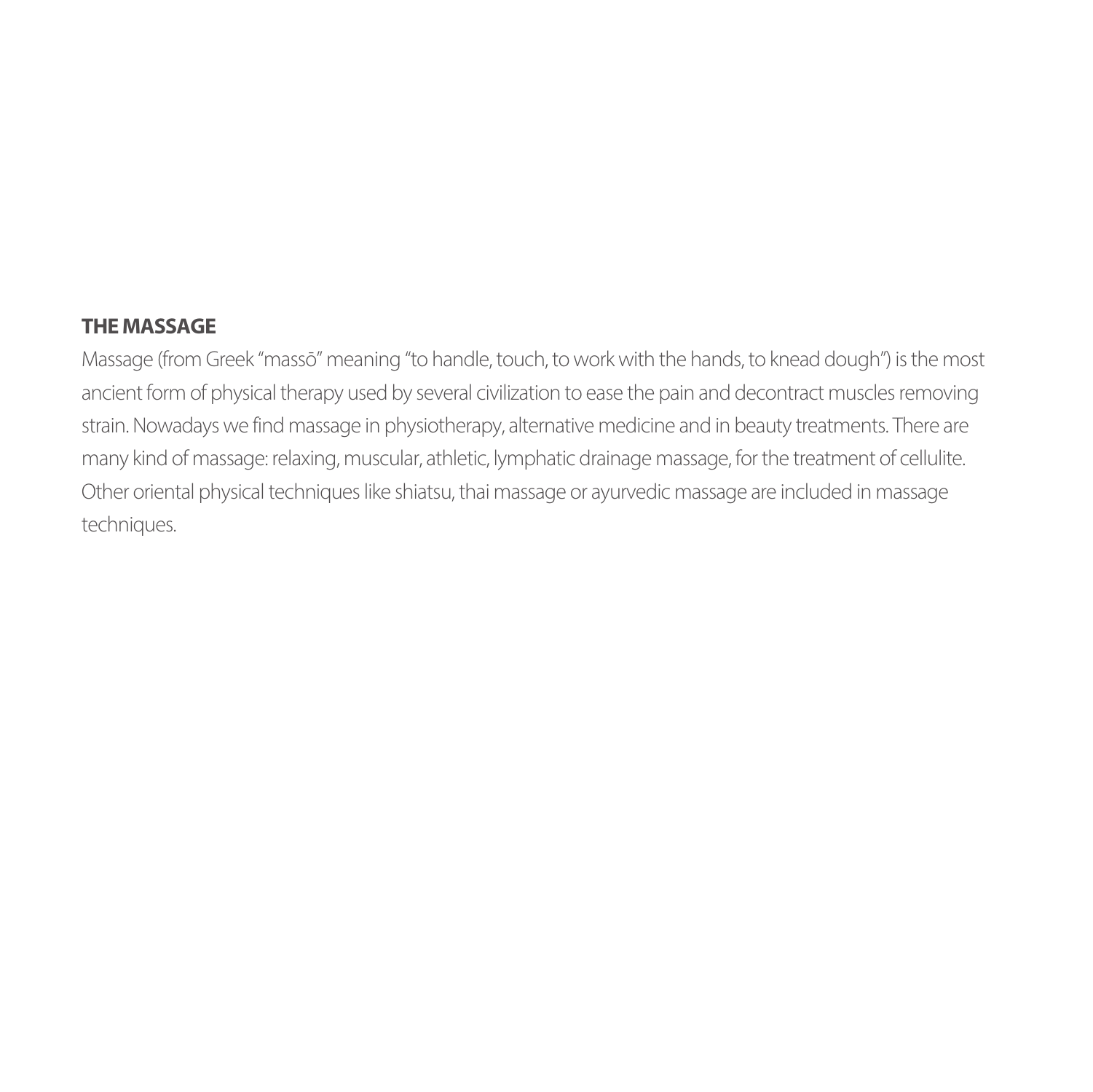#### **HOLISTIC MASSAGE**

A mix of techniques such as classic Swedish, shiatsu, applied on the entire body, that merge together in a special and enchanting massage thanks to the ability of the masseur. The holistic massage is a total massage in compliance with the anatomical and bio-energetic needs. "Holistic" means total and is meant for a type of treatment that considers the whole person.

Benefits: decontracting, relaxing, reactivates the natural energetic equilibrium

50 min 115 EURO

### **HOT STONE MASSAGE**

Relaxing massage with hot stones and perfumed oils Deep relaxation with regenerating action, a real wellness ceremony Benefits: physical, physiological, mental and anti-stress

50 min 125 EURO

## **EMOTIONAL CALIFORNIAN MASSAGE TOUCH OF HEART**

Long soft and harmonious movement that opens and expands body and mind while swinging and light stretching lead to abandonment.

It allows to meet your own body and find a new equilibrium

Benefits: relaxing and stretching, drainage, psychophysical well-being

50 min 110 EURO

#### **RELAXING SWEDISH MASSAGE**

With soft touch, rubbing, percussions, pressures and vibration gives healthy effects for the whole body, allows to penetrate musculature." This classic western massage rebalances body's energies Benefits: relaxing, invigorating, decontracting

50 min 110 EURO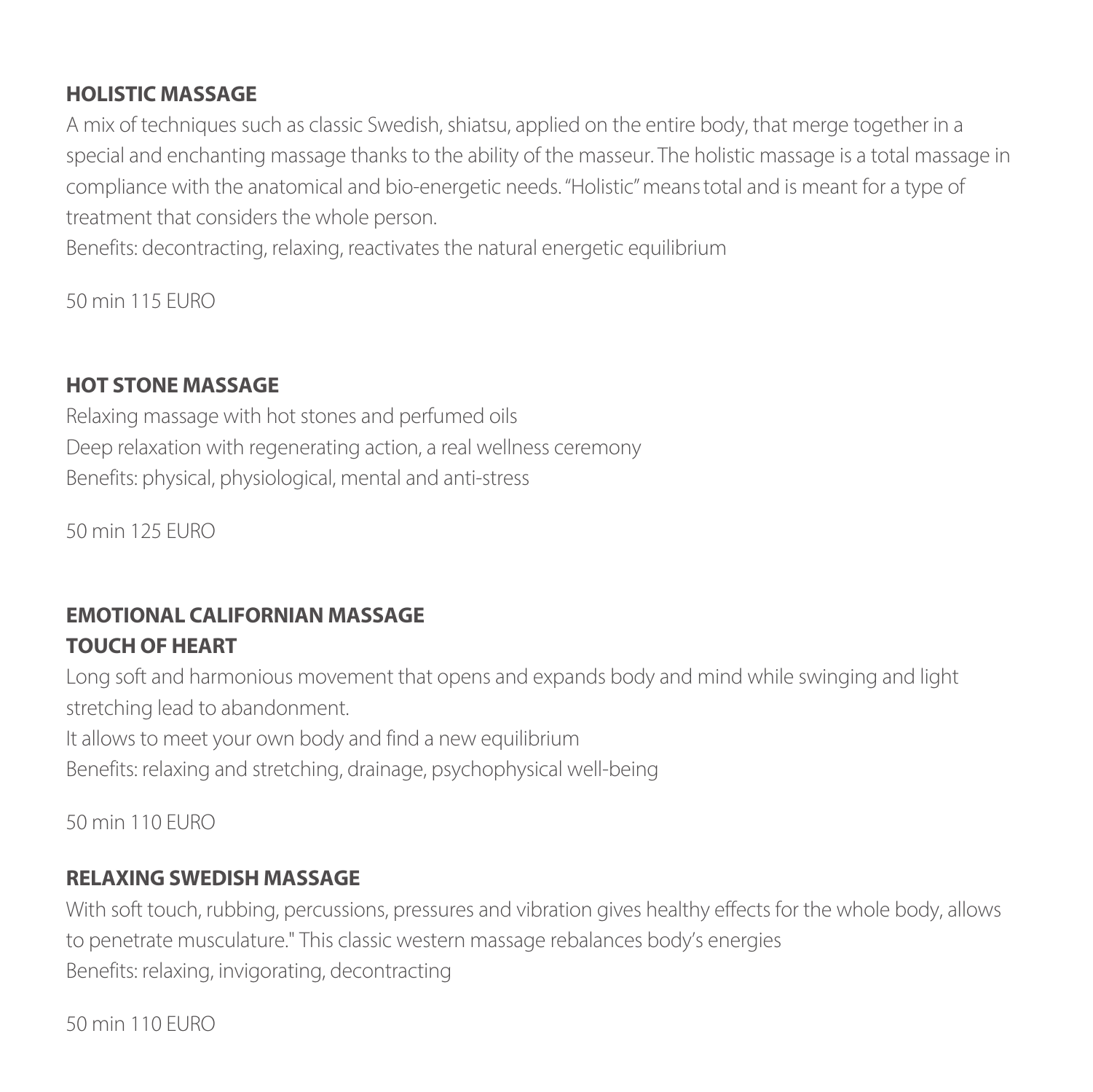### **DECONTRACTING MASSAGE**

Personalized treatment aiming to solve and prevent muscular contracture. It heals body to heal mind Benefits: it helps in eliminating toxins, improves muscle tone and articular mobility, reactivates blood circulation

50 min. 115 EURO

## **PHYSIOCIRCULATORY AND ANTI-CELLULITE MASSAGE**

It acts on the systems revitalizing the entire body, increasing energy and improving tissues' beauty. Lymphatic and circulatory stimulation. In shape, skyrocketing energy. Benefits: toning up, shaping, detoxifying, relaxing, moistening, oxygenating

50 min 120 EURO

## **PLANTAR REFLEXOLOGY**

An ancient technique that involves reflex zones located under the foot for relaxing and untie blocks on other parts of the body. A massage for the body "power station ". Benefits: rebalancing

40 min 85 EURO

# **CUPPING THERAPY**

This ancient technique acts on the blood and lymphatic circulation improving the muscle fibrocells nutrition.

Benefits: effective in acute back pain

50 min 95 EURO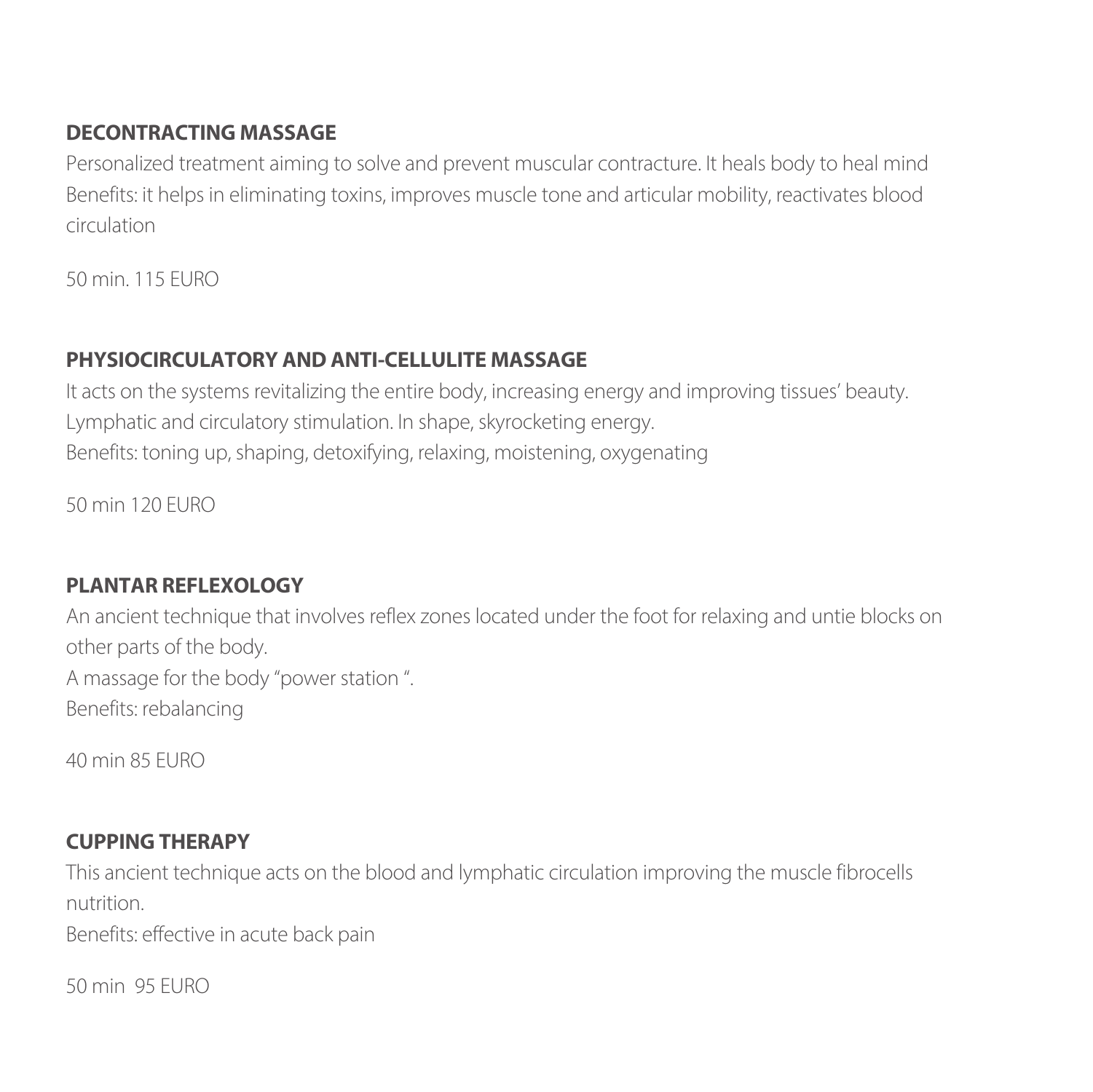#### **GOMMAGE AND FACIAL MASSAGE**

It reactivates microcirculation, makes the skin smoother and firmer. It prevents face aging. A cuddle for a relaxed and bright face Benefits: it gives tonic aspect, relieves tension and facial and head pains

30 min 70 EURO

## **NATURAL AROMA BODY SCRUB AND CALIFORNIAN MASSAGE**

It is an exfoliating treatment that removes the cells on the skin surface, in order to give new vigor.

New light and vigor for the skin in a hug of perfume. Benefits: bright skin, smoother and oxygenated

1h and 30 min 165 EURO

Oils used for massages carrier: almond oil essentials: rosemary, lavender, bitter orange, sweet orange, mandarin, lemon, tea tree, grapefruit, patchouli, ylang ylang.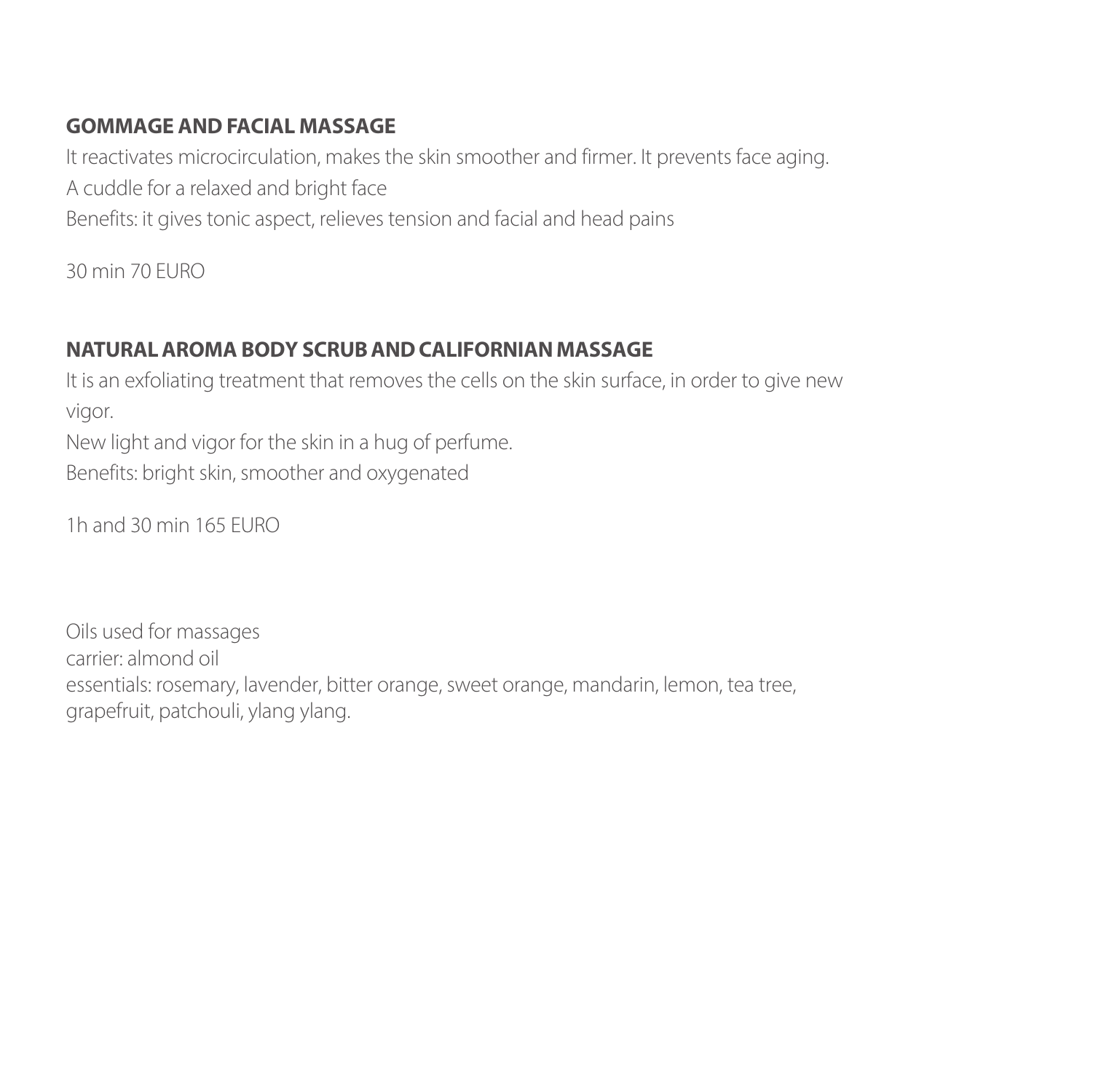If you desire to benefit from the services and treatments of the spa, remove every accessory like rings, earrings, necklaces or bracelets If you are not a customer of the hotel, a courtesy kit (bathrobe, bath towel, scuffs) will be offered.